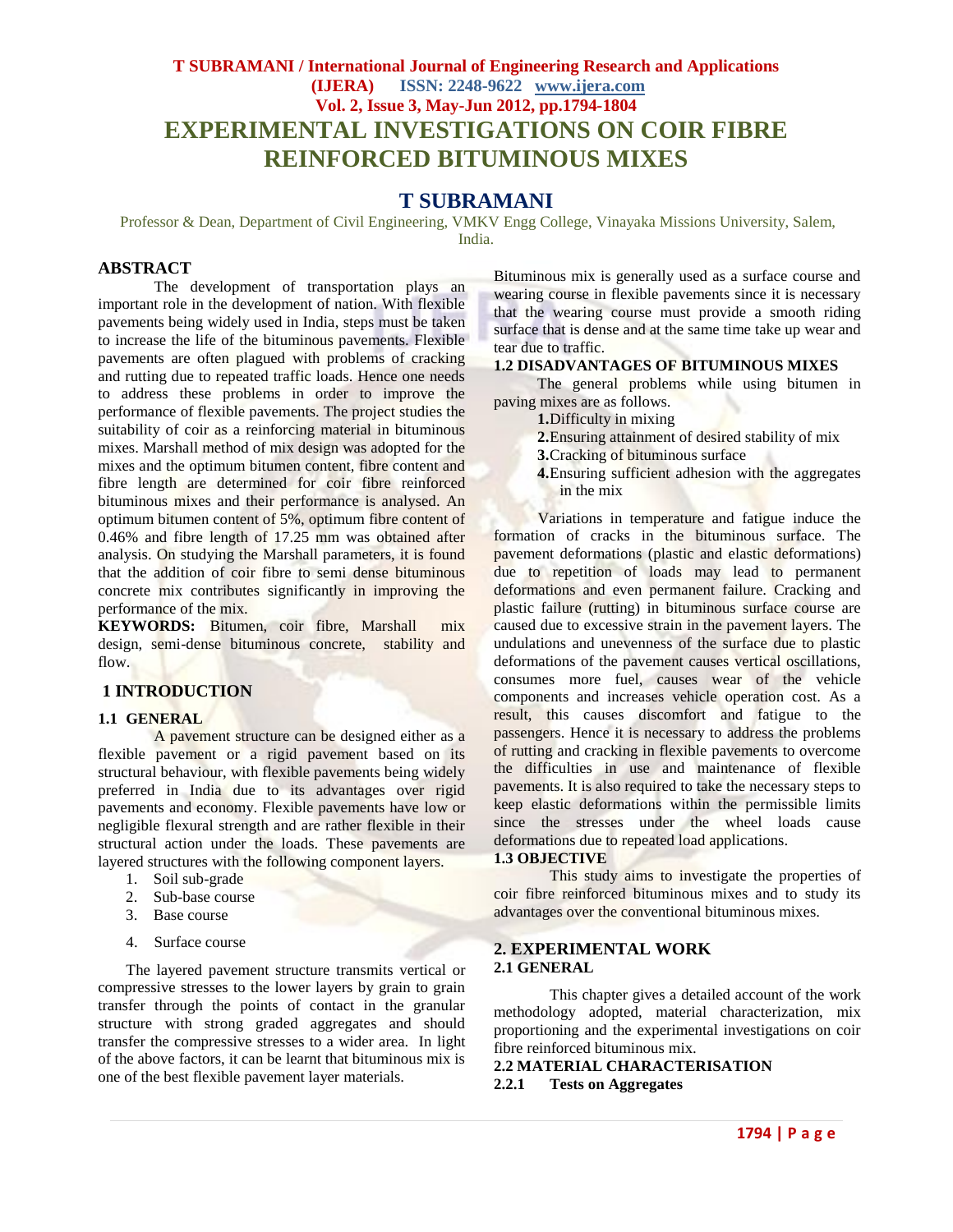The coarse aggregate used was a normal weight aggregate with a maximum size of 13 mm. Stone dust was used as the fine aggregate. Salient properties of the aggregates as determined by standard tests are given in Table 1.

## **2.2.2 Tests on Bitumen**

60/70 grade of bitumen is used as the binder and its properties as determined by standard test procedures are tabulated in Table .3.

### **TABLE.1 MATERIAL CHARACTERISATION OF AGGREGATES**

| Property          |                   | Value |
|-------------------|-------------------|-------|
|                   | 13.2 mm           | 2.78  |
|                   | aggregate         |       |
| Specific gravity  | 4.75 mm           | 2.67  |
|                   | aggregate         |       |
|                   | Stone dust        | 2.53  |
|                   | 13.2 mm           | 2.86  |
| Apparent specific | aggregate         |       |
|                   | 4.75 mm           | 2.70  |
| gravity           | aggregate         |       |
|                   | Stone dust        | 2.56  |
|                   | $13.2 \text{ mm}$ |       |
|                   | aggregate         |       |
| Water absorption  | 4.75 mm           | 0.5   |
| (%)               | aggregate         |       |
|                   | Stone dust        | 0.5   |
| Impact (%)        |                   | 23.78 |

Sieve analysis of the aggregates was done and the results are given in Table 2 with their corresponding gradation curves represented in Fig.1.

## **TABLE.2 SIEVE ANALYSIS OF AGGREGATES**

| <b>IS</b>                               | <b>Percentage Passing</b>                 |                           |             |  |  |  |  |  |  |
|-----------------------------------------|-------------------------------------------|---------------------------|-------------|--|--|--|--|--|--|
| <b>Sieve</b><br><b>Size</b><br>in<br>mm | $13.2 \text{ mm}$<br><b>Aggregat</b><br>e | 4.75 mm<br>Aggrega<br>tes | <b>Dust</b> |  |  |  |  |  |  |
| 13.2                                    | 100                                       | 100                       | 100         |  |  |  |  |  |  |
| 9.5                                     | 73.3                                      | 100                       | 100         |  |  |  |  |  |  |
| 4.75                                    | 1.2                                       | 100                       | 100         |  |  |  |  |  |  |
| 2.36                                    | 0.5                                       | 16                        | 100         |  |  |  |  |  |  |
| 1.18                                    | 0.5                                       | 1.7                       | 75.2        |  |  |  |  |  |  |
| 0.3                                     | 0.5                                       | 1.3                       | 49.6        |  |  |  |  |  |  |
| 0.075                                   | 0.5                                       | 0.8                       | 15.6        |  |  |  |  |  |  |



### **FIG.1. GRADATION CURVE OF AGGREGATES**

#### **TABLE.3 MATERIAL CHARACTERISATION OF BITUMEN**

| <b>Property</b>       | Value      |
|-----------------------|------------|
| Penetration           | 71.4       |
| (mm)                  |            |
| Specific              | 1.02       |
| Gravity               |            |
| Softening             | 50.5       |
| Point $(^{\circ}C)$   |            |
| Ductility (mm)        | >100       |
| Static                | No Visible |
| <b>Immersion Test</b> | Stripping  |

### **2.2.3 Tests on Coir Fibre**

For the investigations on coir reinforced bituminous mixes, we used unretted brown coir as it is easily available and it does not vary much in properties when compared to retted fibre. The coir was obtained in bundles as shown in Fig.2 and then cut to the required lengths of 10 mm, 15 mm and 20 mm.



### **FIG.2 UNRETTED BROWN COIR FIBRE BUNDLE**

The properties of coir fibre as obtained from various literatures are shown in Table .4.

| <b>OBTAINED FROM LITERATURES</b> |               |  |  |  |  |  |
|----------------------------------|---------------|--|--|--|--|--|
| <b>Property</b>                  | Value         |  |  |  |  |  |
| Diameter (mm)                    | $0.1 - 0.4$   |  |  |  |  |  |
| Density $(g/cm^3)$               | $0.67 - 10.0$ |  |  |  |  |  |
| Natural moisture content<br>(%)  | 11.44-15.85   |  |  |  |  |  |
| Water absorption (%)             | 85-135        |  |  |  |  |  |
| Tensile strength (MPa)           | 108.26-251.90 |  |  |  |  |  |
| Modulus of elasticity<br>(GPa)   | $2.5 - 4.5$   |  |  |  |  |  |
| Strain at failure (%)            | 13.7-41.0     |  |  |  |  |  |

### **TABLE.4 PROPERTIES OF COIR FIBRE AS OBTAINED FROM LITERATURES**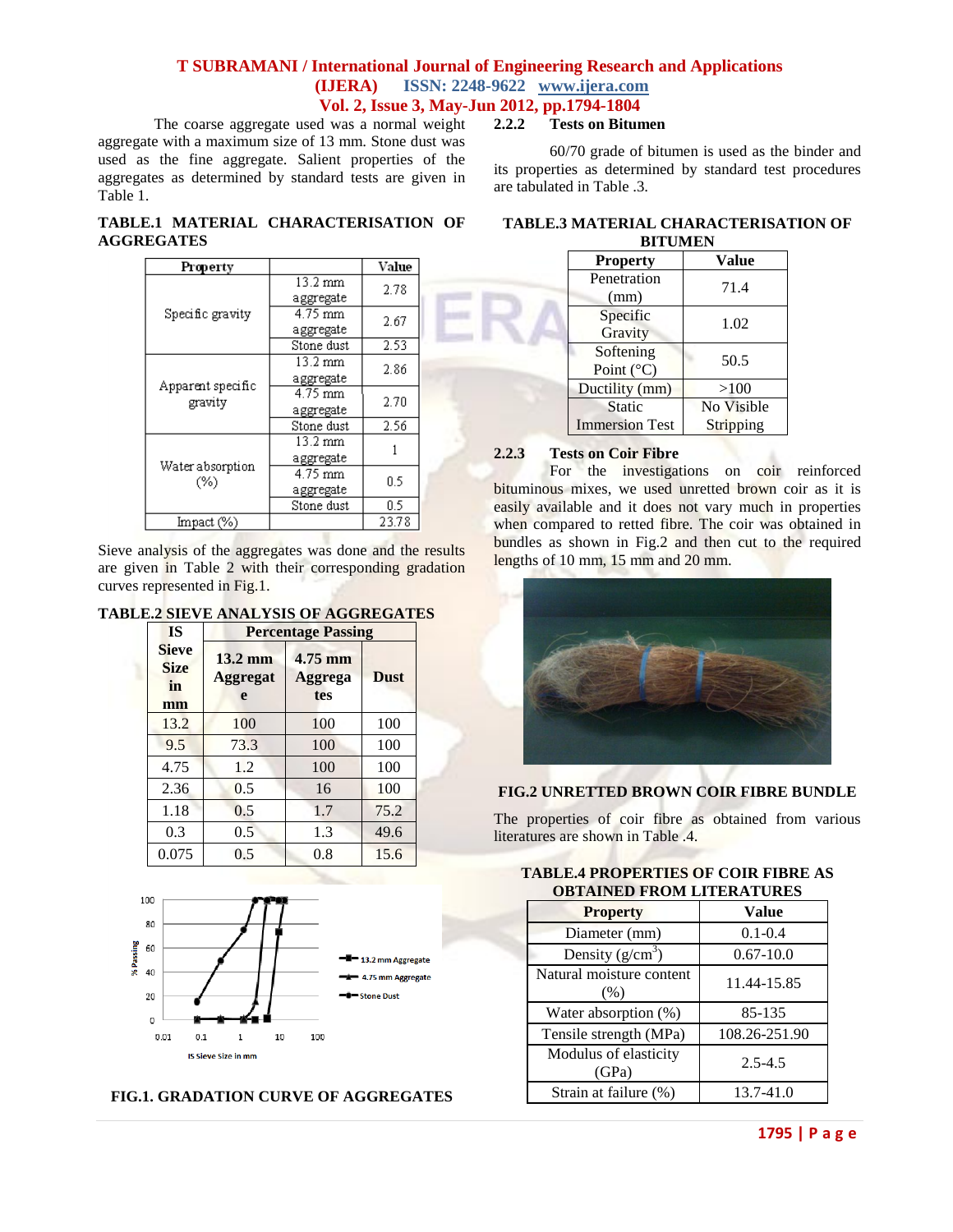Table.5 lists some of the properties of coir fibre ascertained in the laboratory following standard test procedures.

#### **TABLE.5 MATERIAL CHARACTERISATION OF COIR FIBRE**

| Specific Gravity<br>Water Absorption (%) | <b>Value</b> |  |
|------------------------------------------|--------------|--|
|                                          | 0.98         |  |
|                                          | 73.47        |  |
| Bitumen Adsorption (%)                   | 107.14       |  |

#### **2.3 PROPORTIONING OF AGGREGATES**

#### **2.3.1 Semi Dense Bituminous Concrete**

To study the properties of coir fibre reinforced concrete, semi dense bituminous concrete mix grade 1 as prescribed by Ministry of Road Transport and Highways (MoRTH) in Specifications for Road and Bridge Works (up-gradation of third revision) was chosen as the bituminous mix. Semi dense bituminous concrete (SDBC) is used in wearing/binder and profile corrective courses.

#### **TABLE.6 PHYSICAL REQUIREMENTS FOR COARSE AGGREGATE IN SDBC GRADE 1**

| Property            | Test                        | Value (%)                           |
|---------------------|-----------------------------|-------------------------------------|
| Cleanliness         | Grain Size<br>Analysis      | 5 Max.<br>passing 0.075<br>mm sieve |
| Strength            | Aggregate<br>Impact Value   | 27 Max.                             |
| Water<br>absorption | Water<br>Absorption         | 2 Max.                              |
| Stripping           | Static<br>Immersion<br>Test | 95 Min.<br>retained<br>coating      |

#### **TABLE.7 MORTH SPECIFIED GRADATION FOR AGGREGATES IN SDBC**

| IS Sieve in mm | Required %Passing |     | Upper Limit   Lower Limit | Average Value |  |  |  |  |  |
|----------------|-------------------|-----|---------------------------|---------------|--|--|--|--|--|
| 13.2           | 90-100            | 100 | 90                        | 95            |  |  |  |  |  |
| 9.5            | 70-90             | 90  | 70                        | 80            |  |  |  |  |  |
| 4.75           | 35-51             | 51  | 35                        | 43            |  |  |  |  |  |
| 2.36           | 24-39             | 39  | 24                        | 31.5          |  |  |  |  |  |
| 1.18           | 15-30             | 30  | 15                        | 22.5          |  |  |  |  |  |
| 0.3            | $9 - 19$          | 19  |                           | 14            |  |  |  |  |  |
| 0.075          | $3 - 8$           | 8   |                           |               |  |  |  |  |  |

This usually consists of construction in a single or multiple layers of semi dense bituminous concrete on a previously prepared bituminous bound surface. A single layer is 25mm to 100mm in thickness. Table.6 gives some of the requirements for the physical properties of the aggregates used in SDBC grade 1. The required gradation of the aggregates for semi dense bituminous concrete grade 1 as prescribed in the MoRTH specifications is given in Table.7 with its corresponding gradation curve shown in Fig .3.



#### **FIG.3 REQUIRED GRADATION CURVE FOR SDBC**

### **2.3.2 Proportioning for SDBC Grade 1**

On proportioning the aggregates for semi dense bituminous concrete mix as per MoRTH specifications, the following mix proportion was obtained.

13.2 mm aggregate: 40% 4.75 mm aggregate: 35%

Stone dust: 25%

The gradation of the above mix proportion is given in Table 2.8 and its corresponding gradation curve is shown in Fig..4.

### **TABLE.8 GRADATION OF PROPORTIONED BITUMINOUS MIX**

| <b>IS Sieve</b>   | Percentage Passing |                  |      |                       |                   |                     |  |  |  |  |
|-------------------|--------------------|------------------|------|-----------------------|-------------------|---------------------|--|--|--|--|
| in mm             | $13.2 \text{ mm}$  | 4.75 mm          | Dust | Proportioned<br>Value | Required<br>Value | Acceptable<br>Range |  |  |  |  |
| 132               | $100 -$            | $100-$           | 100  | 100                   | 95                | $90 - 100$          |  |  |  |  |
| 9.5               | 733                | $100-1$          | 100  | 8932                  | 80                | $70-90$             |  |  |  |  |
| 4.75              | 1.2                | 100 <sub>1</sub> | 100  | 60.48                 | 43                | 35-51               |  |  |  |  |
| 2.36              | 0.5                | 16               | 100  | 30.8                  | 315               | 24-39               |  |  |  |  |
| 1.18              | 0.5                | 1.7              | 75.2 | 1960                  | 225               | 15-30               |  |  |  |  |
| 0.3               | 0.5                | LЗ               | 49.6 | 13.06                 | 14                | $9-19$              |  |  |  |  |
| 0.075             | 0.5                | 0.8              | 15.6 | 4.38                  | 35                | $3-8$               |  |  |  |  |
| Proportion<br>(%) | 40                 | 35               | 25   |                       |                   |                     |  |  |  |  |



### **FIG.4 GRADATION CURVE FOR PROPORTIONED MIX**

### **2.4 MARSHALL METHOD OF MIX DESIGN**

Marshall Test is used for the bituminous mix design as per Indian (MoRTH) recommendation.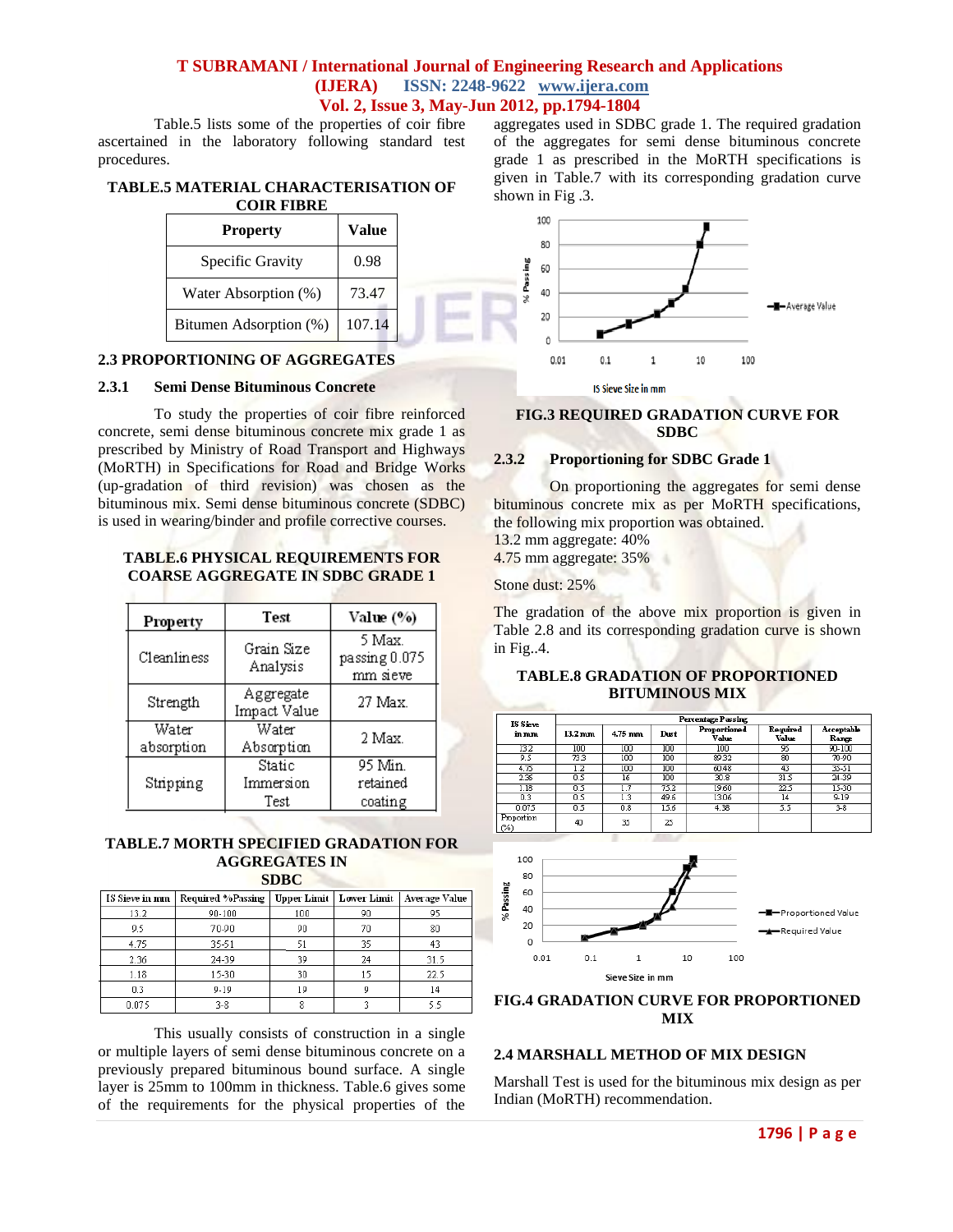### **2.4.1 Principle of Marshall Method**

Marshall Test is basically an unconfined compression test where load is applied to a cylindrical specimen of bituminous mix and the sample is monitored till its failure. The resistance to plastic deformation of the cylindrical specimen of bituminous mixture is measured when loaded at the periphery at 5 cm per minute. Stability and flow, together with density, voids and percentage of voids filled with binder are determined at varying binder contents to obtain an 'optimum' bitumen content for stability, durability, flexibility, fatigue resistance, etc.

The Marshall method of mix design essentially consists of the following three stages.

- 1. Bulk Density determination
- 2. Stability and Flow test
- 3. Density and Voids analysis

### **2.4.2. Marshall Apparatus**

The Marshall test apparatus essentially consists of the following equipment as detailed in ASTM D 1559.

- (a) Mould Assembly
- (b) Compaction Pedestal and Hammer
- (c) Breaking Head
- (d) Loading Machine
- (e) Flow meter

The whole setup including the breaking/test head is shown in Fig..5.



**FIG.5 MARSHALL APPARATUS WITH BREAKING HEAD**

#### **2.4.3 Preparation of Marshall Compaction Specimens**

The procedure for preparation of specimens for the Marshall test is detailed in this section and shown in Figure.6. A total of 81 specimens were prepared and tested in addition to the reference mix as detailed in Table.9.

(a) Weighing of materials: The materials for the sample viz. aggregates of three different sizes, 13.2 mm, 4.75 mm and stone dust, 60/70 grade bitumen and coir fibre of required length were weighed according to the proportioned values for the various mixes. 1350 grams of materials per mix was taken to obtain a theoretical density of 2.4-2.5 g/cc for the cylindrical samples.

### **TABLE .9 DETAILS OF MARSHALL COMPACTION SPECIMENS**

| % by Weight<br>of Coir Fibre<br>in Bituminous<br>Mix | Length<br>of Coir<br>Fibre | Bitumen<br>Content | Number<br>Of<br>Specimens |
|------------------------------------------------------|----------------------------|--------------------|---------------------------|
|                                                      |                            | 4%                 | 3                         |
|                                                      | $10 \,\mathrm{mm}$         | 5%                 | $\overline{3}$            |
|                                                      |                            | 6%                 |                           |
|                                                      |                            | 4%                 | $\frac{3}{3}$             |
| 0.3%                                                 | $15 \,\mathrm{mm}$         | 5%                 |                           |
|                                                      |                            | 6%                 | $\overline{3}$            |
|                                                      |                            | 4%                 | $\overline{3}$            |
|                                                      | $20 \,\rm{mm}$             | 5%                 | $\overline{3}$            |
|                                                      |                            | 6%                 | $\overline{3}$            |
|                                                      |                            | 4%                 | 3                         |
|                                                      | $10 \,\rm{mm}$             | 5%                 | 3                         |
|                                                      |                            | 6%                 | 3                         |
|                                                      |                            | 4%                 | 3                         |
| 0.5%                                                 | $15 \,\mathrm{mm}$         | 5%                 | 3                         |
|                                                      |                            | 6%                 | $rac{3}{3}$               |
|                                                      |                            | 4%                 |                           |
|                                                      | $20 \,\mathrm{mm}$         | 5%                 | $\overline{3}$            |
|                                                      |                            | 6%                 | $\overline{\overline{3}}$ |
|                                                      |                            | 4%                 | $\overline{3}$            |
|                                                      | $10 \,\mathrm{mm}$         | 5%                 | $\overline{3}$            |
|                                                      |                            | 6%                 | $\frac{3}{3}$             |
|                                                      |                            | 4%                 |                           |
| 0.7%                                                 | $15 \,\mathrm{mm}$         | 5%                 | 3                         |
|                                                      |                            | 6%                 | 3                         |
|                                                      |                            | 4%                 | $\overline{3}$            |
|                                                      | $20 \,\mathrm{mm}$         | 5%                 | $\frac{3}{3}$             |
|                                                      |                            | 6%                 |                           |

(b) Weighing of materials: The materials for the sample viz. aggregates of three different sizes, 13.2 mm, 4.75 mm and stone dust, 60/70 grade

#### **1797 | P a g e**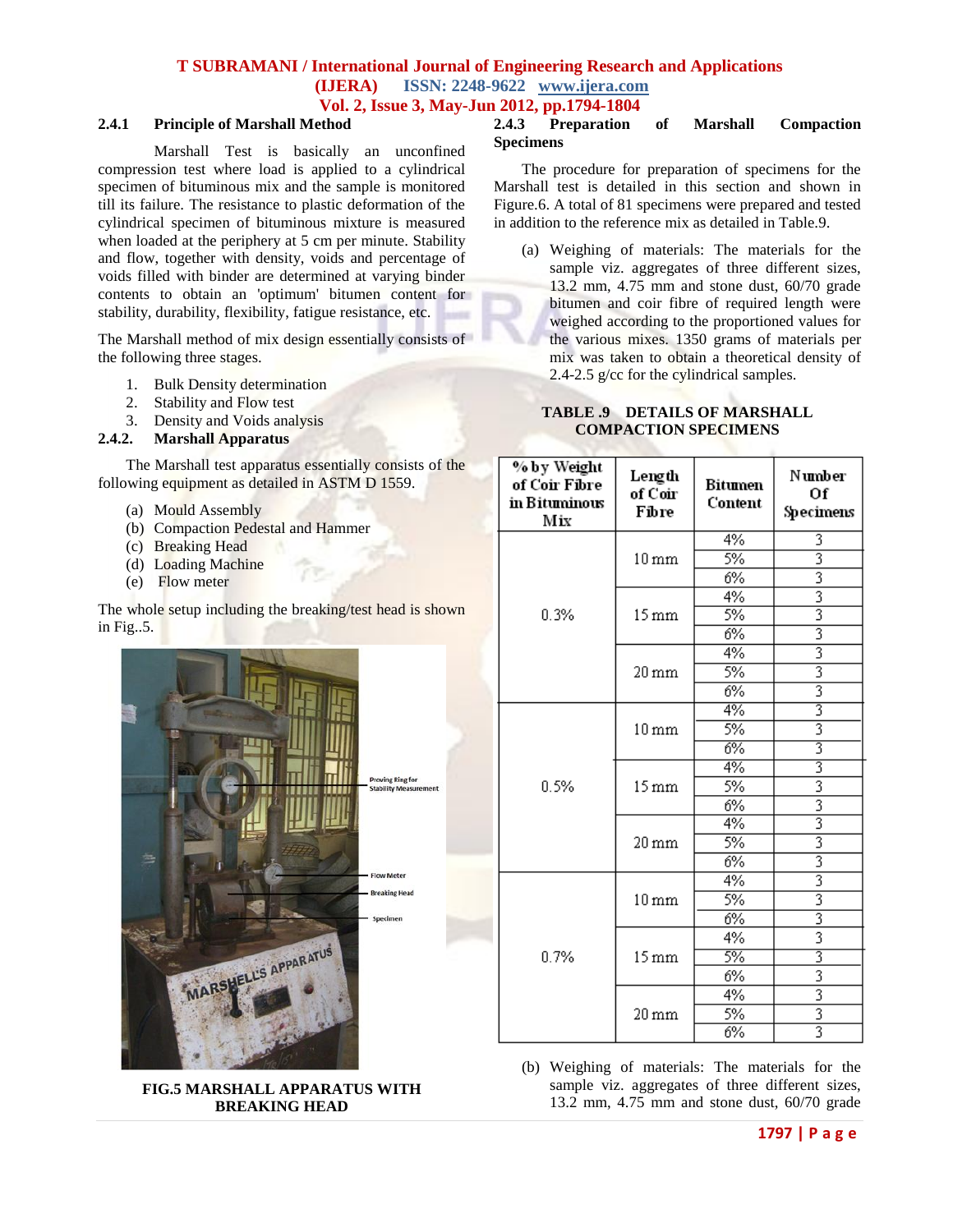bitumen and coir fibre of required length were weighed according to the proportioned values for the various mixes as given in Table 3.10. 1350 grams of materials per mix was taken to obtain a theoretical density of 2.4-2.5 g/cc for the cylindrical samples.

- (c) Heating of aggregates: The aggregates of the required gradation were mixed in a pan. The coir fibre was also added to the aggregates and mixed well to ensure uniform distribution of fibre. The entire mixture was heated to a temperature of 150-160°C.
- (d) Addition of bitumen: The weighed bitumen for a sample was added to the heated aggregate mix. The bitumen was heated to a liquid state and mixed well with the aggregates to get a homogenous mixture at 160-170°C.
- (e) Pouring into mould: The homogenous bituminous mix was poured into the mould for compaction at 160-170°C to ensure compaction was done at 150°C. The cylindrical moulds with an inside diameter of 101.7 mm and a height of 76.2 mm, base plates, and extension collars shall conform to ASTM D1559 -Standard Test Method for Resistance to Plastic Flow of Bituminous Mixtures using Marshall Apparatus.
- (f) Compaction of specimen: The specimen was compacted with 75 blows to each side of the cylindrical sample mounted on a standard mould assembly with a standard Marshall hammer that has a circular tamping face and a sliding weight of 4.536 kg with a free fall of 45.7 cm to get the Marshall Compaction Specimen. The compacted specimen was allowed to cool down to room temperature before extraction of the sample.
- (g) Extraction of specimen: A steel disc with a diameter not less than 100 mm and a minimum thickness of 13 mm was used for extracting the compacted specimen from the mould by applying a slow gradual force using a hydraulic jack to the face of the specimen.



**(a) (b)**





# **FIG.6 PREPARATION OF MARSHALL COMPACTION SPECIMEN**

**(b) (d) (e)**

- (a) Mixing and Heating of Aggregates and Coir Fibre
- (b) Addition of Bitumen and Heating
- (c) Pouring of Sample into Mould
- (d) Marshall Hammer Compaction Setup
- (e) Compacted Specimen

### **2.4.4. Bulk Density Determination**

It is necessary to determine the various density parameters for the sample like theoretical density, bulk density and specific gravity before testing for stability and flow. For this purpose the weight of the extracted sample was measured in air and in water. (Figure. 7). The bituminous sample being porous may absorb water into its voids and hence it becomes necessary to coat the samples with wax to prevent the entry of water(Figure.8).. Before coating the samples with wax, the dimensions of the extracted sample were noted down at room temperature.



**FIG.7 EXTRACTION OF COOLED SAMPLE**





# **(a) (b) FIG.8 WAX COATING OF SAMPLES**

### **2.4.5 Stability and Flow Value Test**

ASTM D 1559 standards prescribe that the bituminous mix specimens must be tested at 60±1°C. To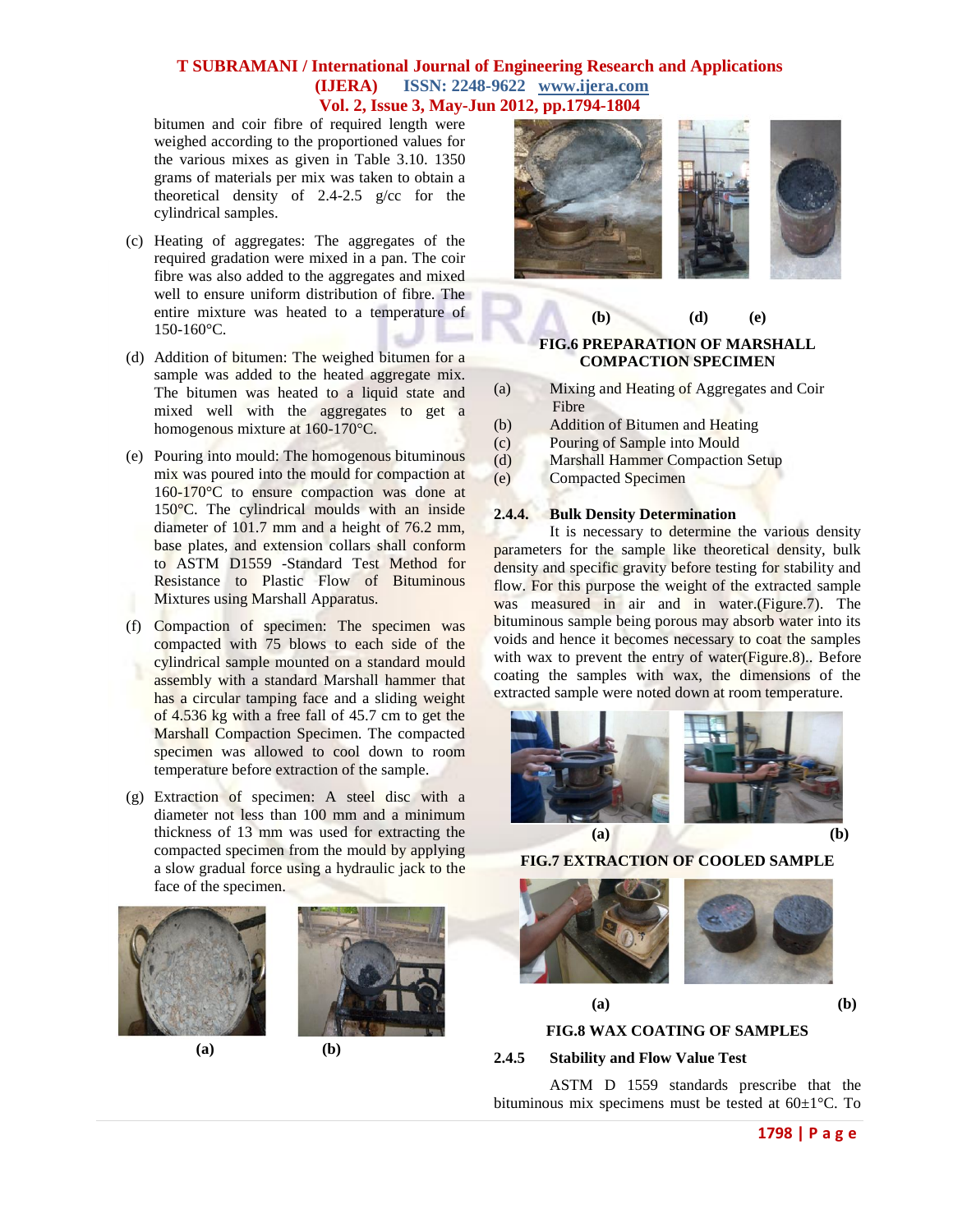facilitate this, the wax coated samples after bulk density determination were kept in a water bath maintained at 60°C for 30-40 minutes as shown in Fig.9. The guide rods and the entire breaking head setup were cleaned and lubricated. The specimen was removed from the water bath and was placed with its axis horizontal to the test heads. The complete assembly was quickly placed on the base plate of the Marshall compression machine. The flow dial gauge was placed over the guide rod and the dial gauges of proving ring and flow meter were adjusted to read zero. The machine was set to operation for applying load until the maximum value was reached. The values of maximum load and the flow dial gauges were recorded and the machine was reversed and the failed specimen removed from the test head as shown in Fig.9



### **FIG.9 STABILITY AND FLOW VALUE TEST**

**(a) Wax Coated Samples in Water Bath at 60°C (b) Removal of Failed Specimen after Testing 3. RESULTS AND DISCUSSION 3.1 GENERAL**

In this chapter, the various density and void parameters for the different bituminous mixes are calculated, analysed and presented. The results of the Marshall test on samples of coir fibre reinforced bituminous mixes are analysed and the Optimum Bitumen Content (OBC) for the various mixes are obtained. In a similar manner the Optimum Fibre Content (OFC) and Optimum Fibre Length (OFL) are also determined using the Marshall procedure. The values obtained for the coir reinforced mixes are compared with those obtained for conventional reference mix and the comparative performance of coir fibre reinforced bituminous mixes is discussed.

#### **3.2 DENSITY AND VOID PARAMETERS**

The Marshall method of mix design not only considers stability and flow of the bituminous mix but also takes into consideration the density, voids and percentage of voids filled with binder to determine the optimum bitumen content. This ensures that the OBC obtained gives an economical blend with sufficient workability and at the same time complying with the required standards. The density and void parameters are calculated using the guidelines of Manual Series MS-2 of Asphalt Institute. Detailed expressions for various parameters are presented in Appendix –A.

### **3.3 MARSHALL TEST RESULTS**

The results of the Marshall Test i.e. Marshall stability and flow values, density and void parameters for the bituminous mixes are given in Table .10.

|  |  |  |  | TABLE. 10. MARSHALL TEST RESULTS |
|--|--|--|--|----------------------------------|
|--|--|--|--|----------------------------------|

| Mix                     | ℅                       | Coir            | $%$ Fbre        | No.of                   | Stability | Flow | <b>Bulk</b>       | Theoretical | Bulk     | Volume   | VMA   | VFB               |
|-------------------------|-------------------------|-----------------|-----------------|-------------------------|-----------|------|-------------------|-------------|----------|----------|-------|-------------------|
| No.                     | Bitumen                 | Length          |                 | <b>Samples</b>          | kN        | mm   | Density           | Dens itv    | Specific | of Voids |       |                   |
|                         |                         | mm              |                 |                         |           |      | glec              | zicc        | Gravity  |          |       |                   |
|                         |                         |                 |                 |                         |           |      |                   |             |          |          |       |                   |
| ī                       | Ã                       | ä,              | ä,              | 3                       | 15.62     | 298  | 232               | 2.44        | 228      | 4.71     | 1937  | 7518              |
| $\overline{2}$          | 7                       | ä,              | ÷               | 3                       | 14.45     | 3.00 | 2.32              | 2.47        | 2.24     | 6.30     | 17.66 | 64.68             |
| 3                       | 4                       | τ               | τ               | з                       | 12.74     | 357  | 233               | 251         | 2.25     | 7.09     | 1624  | 56.58             |
| 4                       | ñ                       | $\overline{10}$ | n٩              | 3                       | 15.84     | 7.10 | 226               | 2.43        | 2.27     | 6.72     | 20.03 | 6693              |
| 3                       | ó                       | 10              | 0S              | 3                       | 16.18     | 756  | 222               | 2.42        | 223      | 8.42     | 21.46 | 6098              |
| ъ                       | ъ                       | 10              | 07              | з                       | 14.26     | 798  | 224               | 241         | 2.16     | 737      | 2052  | 64.21             |
| 7                       | 6                       | 15              | 0.3             | 3                       | 17.04     | 8.00 | 233               | 2.43        | 2.27     | 4.19     | 1787  | 76.77             |
| ह                       | ó.                      | $\overline{15}$ | ŪS              | 3                       | 17.11     | 7.03 | 228               | 242         | 227      | 5.60     | 1904  | 7086              |
| 9                       | 7                       | Τ٢              | $\overline{07}$ | 3                       | 16.06     | 727  | 231               | 241         | 223      | 4.17     | 17.77 | 76.79             |
| 10                      | 6                       | w               | 03              | 3                       | 16.56     | 562  | 233               | 2.42        | 222      | 4.69     | 1882  | 76.04             |
| π                       | 6                       | w               | O.S             | 3                       | 17.16     | 8.18 | 231               | 242         | 220      | 4.69     | 1825  | 74 S <sub>8</sub> |
| $\overline{12}$         | 6                       | w               | 0.7             | 3                       | 16.51     | 7.62 | 234               | 241         | 219      | 3.20     | 1694  | 81.59             |
| $\overline{13}$         | 3                       | 10              | 03              | 3                       | 15.19     | 677  | 231               | 246         | 229      | 6.30     | 1762  | 6424              |
| $\overline{14}$         | 3                       | $\overline{10}$ | 0.5             | 3                       | 17.38     | 6.85 | 229               | 246         | 229      | 6.86     | 18.07 | 6213              |
| 15                      | 3                       | $\overline{10}$ | 07              | 3                       | 20.28     | 621  | 231               | 245         | 2.27     | 5.70     | 17.02 | 66.79             |
| $\overline{16}$         | $\overline{\mathsf{s}}$ | 15.00           | 0.30            |                         | 19.08     | 763  | 230               | 2.46        | 229      | 6.54     | 1782  | 6335              |
| $\overline{17}$         | $\overline{\mathsf{S}}$ | 15.00           | 0.90            | $\overline{3}$          | 13.75     | 545  | 233               | 2.46        | 227      | 3.27     | 14.92 | 78.28             |
| $\overline{18}$         | 3                       | 15.00           | 0.70            | $\overline{\mathbf{3}}$ | 18.02     | 593  | 236               | 2.45        | 2.24     | 3.55     | 1513  | 76.79             |
| $\overline{19}$         | 3                       | 20.00           | 0.30            | 3                       | 25.99     | 5.84 | 233               | 2.46        | 236      | 5.29     | 16.73 | 68.76             |
| w                       | τ                       | 20.00           | 0.30            | 3                       | 24.62     | 6.60 | 232               | 2.46        | 230      | 5.60     | 1696  | 6736              |
| 21                      | s                       | 20.00           | 0.70            | 3                       | 18.43     | 780  | 2.29              | 2.45        | 2.24     | 6.64     | 1784  | 6282              |
| $\overline{22}$         | $\overline{4}$          | 1000            | 0.30            | $\overline{3}$          | 10.15     | 4.83 | 220               | 2.30        | 22       | 11.96    | 20.59 | 42.13             |
| $\overline{\mathbf{z}}$ | $\overline{4}$          | 10.00           | 0.90            | $\overline{\mathbf{3}}$ | 8.21      | 493  | 225               | 2.49        | 216      | 9.83     | 18.65 | 4734              |
| и                       | $\overline{4}$          | 10.00           | 0. A            | 3                       | 6.07      | 6.17 | 2.27              | 2.49        | 2Π       | 8.82     | 17.71 | 50.55             |
| $\overline{\mathbf{z}}$ | $\overline{4}$          | 15.00           | 0.30            | 3                       | 9.55      | 4.54 | 2.19              | 2.30        | 2.18     | 12.55    | 2112  | 40.80             |
| z                       | $\overline{4}$          | 15.00           | 0.30            | 3                       | 6.96      | 639  | $\overline{2.12}$ | 2.49        | 2.18     | 14.83    | 2315  | 3601              |
| 27                      | $\overline{4}$          | 1500            | 0.70            | 3                       | 11.40     | 4.38 | 2.12              | 2.49        | 2.17     | 14.66    | 2298  | 3567              |
| A                       | $\overline{4}$          | 2000            | 0.30            |                         | 9.79      | 5.76 | 2.27              | 2.30        | 221      | 9.38     | 1827  | 48.72             |
| 29                      | $\overline{\bf{4}}$     | 20.00           | 0.30            | 3                       | 10.46     | 5.86 | 226               | 2.49        | 220      | 9.32     | 1819  | 48.79             |
| w                       | $\overline{4}$          | 20.00           | 070             | $\overline{3}$          | 13.54     | 462  | 222               | 2.49        | 2.19     | 1085     | 19.54 | 44.59             |

### **3.4 DETERMINATION OF OPTIMUM BITUMEN CONTENT (OBC)**

The OBC for a mix having a particular fibre content and fibre length is determined by taking the average of the bitumen contents corresponding to the maximum Marshall stability, minimum flow, mean VV and mean VFB.

#### **3.4.1 OBC for reference mix**

Table.11gives the various parameters for the reference mix which is the conventional SDBC grade 1 bituminous mix without any addition of coir fibre. These values are plotted against the binder content as shown in Fig.10 and the binder content corresponding to the maximum stability, minimum flow, mean VV and mean VFB are taken and averaged. This gives the optimum binder content for the reference mix by the Marshall method. Table.12 gives the bitumen content corresponding to the optimum values.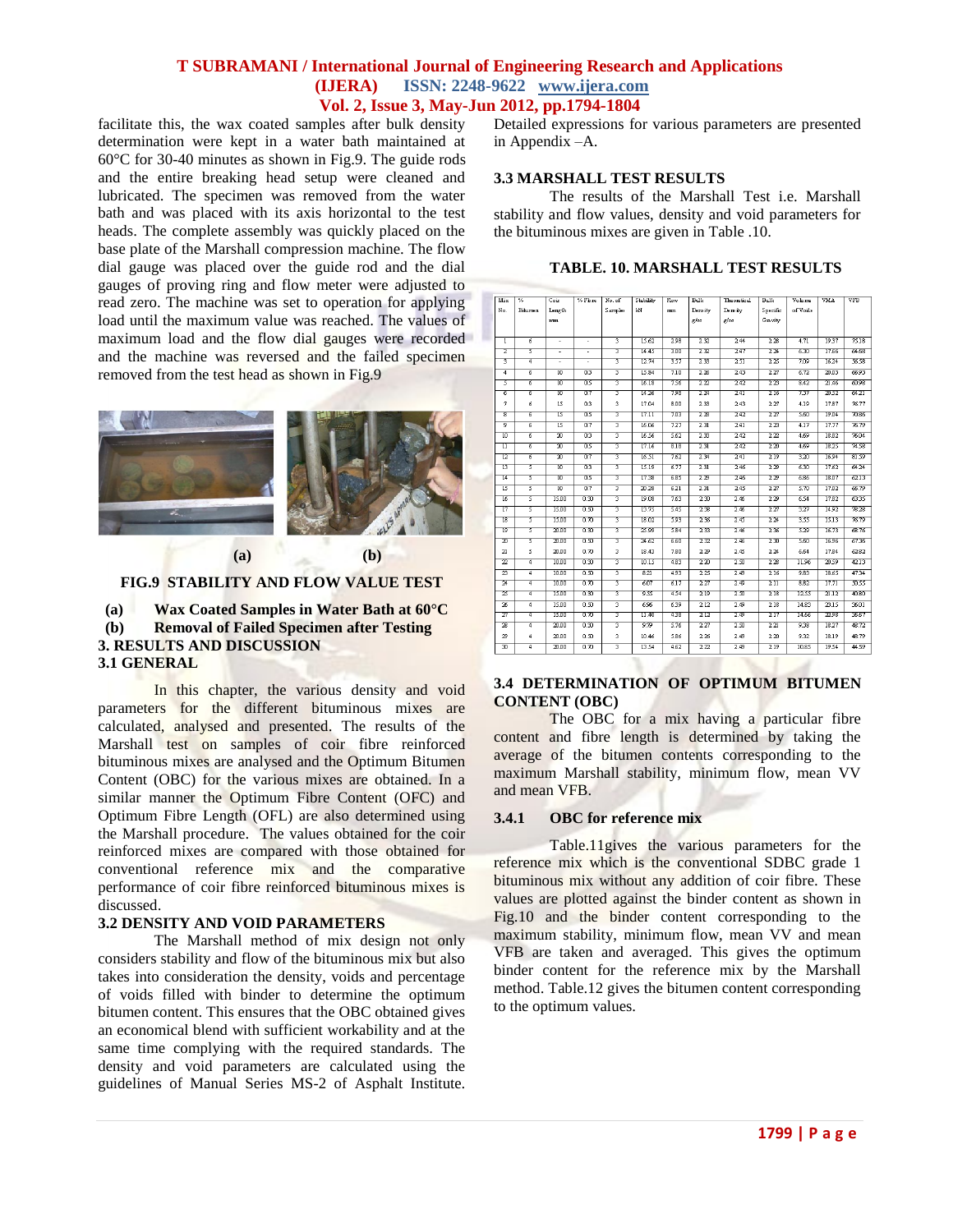**TABLE.11 PARAMETERS OF REFERENCE**

**MIX**

| Bitumen<br>Content (%) | Stability in<br>kΝ | Flow in<br>mm | VV   | VFB   |
|------------------------|--------------------|---------------|------|-------|
|                        | 15.62              | 2.98          | 4.71 | 75.18 |
|                        | 14.45              | 3.00          | 6.30 | 64.68 |
|                        | 12.74              | 3.57          | 7.09 | 56.58 |

### **TABLE.12 OPTIMUM BITUMEN CONTENT FOR REFERENCE MIX**

| Parameter               | Value | [Corresponding]<br><b>Bitumen</b><br>Content (%) |
|-------------------------|-------|--------------------------------------------------|
| Maximum Stability in kN | 15.62 | б. О                                             |
| Minimum Flow in mm      | 2.98  | 6.0                                              |
| Mean VV                 | 6.03  | 5.2                                              |
| Mean VFB                | 65.48 | 5.1                                              |
| OBC                     |       | 5.6                                              |



### **FIG.10 OPTIMUM BITUMEN CONTENT FOR REFERENCE MIX**

After determining the OBC for the bituminous mix, the values of stability, flow, VV and VFB corresponding to this OBC are obtained from the graphs. These values for the reference mix are as shown in Table.13.

#### **TABLE.13 PARAMETERS CORRESPONDING TO OBC OF REFERENCE MIX**

| OBC(%) | Stability<br>in kN | Flow in mm | VV   | <b>VFB</b> |
|--------|--------------------|------------|------|------------|
| 5.6    | 15.50              | 3.00       | 5.40 | 65.00      |

### **3.4.2 OBC for Fibre Reinforced Bituminous Mixes**

As detailed above, the optimum bitumen content by Marshall method of mix design and the corresponding parameters are obtained for the different mixes reinforced with coir fibre and presented in Table.14.

## **TABLE.14 OPTIMUM BITUMEN CONTENT FOR FIBRE REINFORCED BITUMINOUS MIXES**

| Mix       | Fibre<br>Length in<br>mm | Fibre<br><b>Content</b><br>(°) | OBC<br>(°) | Stability in<br>kΝ | Flow in<br>mm | VV   | <b>VFB</b> |
|-----------|--------------------------|--------------------------------|------------|--------------------|---------------|------|------------|
| Reference | ÷                        | ٠                              | 5.6        | 15.50              | 3.00          | 5.40 | 65.00      |
|           | $\overline{10}$          | 0.3                            | 4.8        | 14.00              | 6.40          | 7.00 | 61.00      |
| 2         | 10                       | 0.5                            | 4.5        | 13.00              | 6.00          | 8.00 | 55.00      |
| 3         | $\overline{10}$          | 0.7                            | 4.5        | 14.00              | 6.00          | 7.00 | 60.00      |
| 4         | 15                       | 0.3                            | 4.7        | 17.00              | 6.80          | 8.00 | 57.00      |
| 5         | 15                       | 0.5                            | 5.0        | 13.75              | 5.45          | 3.27 | 78.28      |
| 6         | $\overline{15}$          | 0.7                            | 4.6        | 16.00              | 5.40          | 7.47 | 63.42      |
| 7         | 20                       | 0.3                            | 5.1        | 26.00              | 5.30          | 5.00 | 70.00      |
| 8         | 20                       | 0.5                            | 4.6        | 20.50              | 5.80          | 6.80 | 61.00      |
| 9         | $_{20}$                  | 0.7                            | 4.7        | 17.50              | 7.00          | 7.80 | 57.00      |

#### **3.5 VARIATION OF MARSHALL PARAMETERS WITH RESPECT TO FIBRE CONTENT AND LENGTH**

Table.15 and Table.16 details the values of Marshall stability, flow and mix volumetrics for varying fibre content and fibre length respectively.

### **TABLE.15 VARIATION OF MARSHALL PARAMETERS WITH RESPECT TO FIBRE CONTENT**

| Fibre           | Fibre Content |         |       | Stability kN<br>Flow mm      |       |                            |       | VV          | VFB   |            |
|-----------------|---------------|---------|-------|------------------------------|-------|----------------------------|-------|-------------|-------|------------|
| Length<br>in mm | (%)           | OBC (%) | Value | $\overline{\%}$<br>Deviation | Value | $\frac{9}{6}$<br>Deviation | Value | % Deviation | Value | %Deviation |
|                 | 0.30          | 4.80    | 14.00 | 244                          | 6.40  | 4.35                       | 7.00  | 4.55        | 61.00 | 3.98       |
| 10              | 0.50          | 4.50    | 13.00 | 4.88                         | 6.00  | 2.17                       | 8.00  | 9.09        | 55.00 | 6.25       |
|                 | 0.70          | 4.50    | 14.00 | 244                          | 6.00  | 2.17                       | 7.00  | 4.55        | 60.00 | 2.27       |
|                 | 0.30          | 4.70    | 17.00 | 909                          | 6.80  | 15.58                      | 8.00  | 28.07       | 57.00 | 13.94      |
| 15              | 0.50          | 5.00    | 13.75 | 11.76                        | 5.45  | 7.37                       | 3.27  | 47.65       | 78.28 | 18.19      |
|                 | 0.70          | 4.60    | 16.00 | 2.67                         | 5.40  | 8.22                       | 7.47  | 19.58       | 63.42 | 4.25       |
|                 | 0.30          | 5.10    | 26.00 | 21.88                        | 5.30  | 12.15                      | 5.00  | 23.47       | 70.00 | 11.70      |
| m               | 0.50          | 4.60    | 20.50 | 3.91                         | 5.80  | 3.87                       | 6.80  | 4.08        | 61.00 | 2.66       |
|                 | 0.70          | 4.70    | 17.50 | 17.97                        | 7.00  | 16.02                      | 7.80  | 19.39       | 57.00 | 9.04       |

It can be observed that for 10 mm fibre length, varying the fibre content does not affect the parameters but this is not the case with 15 mm fibre and 20 mm fibre reinforced bituminous mixes. Table 3.7 details the variation of Marshall test results with respect to fibre length. The properties of 10 mm fibre do not change much. It can be observed from the values obtained for 15 mm fibre, that

### **TABLE.16 VARIATION OF MARSHALL PARAMETERS WITH RESPECT TO FIBRE LENGTH**

| Fibre Content | Fibre Length    | OBC  |       | Stability kN   |       | Flowmm     |       | $\overline{\text{vv}}$ |       | <b>VFB</b>  |
|---------------|-----------------|------|-------|----------------|-------|------------|-------|------------------------|-------|-------------|
| (%)           | in mm           | (%)  | Value | %<br>Deviation | Value | %Deviation | Value | %Deviation             | Value | % Deviation |
|               | 10              | 4.80 | 14.00 | 26.32          | 6.40  | 3.78       | 7.00  | 5.00                   | 61.00 | 266         |
| 0.30          | 15              | 4.70 | 17.00 | 10.53          | 6.80  | 10.27      | 8.00  | 20.00                  | 57.00 | 9.04        |
|               | $\overline{20}$ | 5.10 | 26.00 | 36.84          | 5.30  | 14.05      | 5.00  | 25.00                  | 70.00 | 11.70       |
|               | 10              | 4.50 | 13.00 | 17.46          | 6.00  | 4.35       | 8.00  | 32.82                  | 55.00 | 15.07       |
| 0.50          | 15              | 5.00 | 13.75 | 12.70          | 5.45  | 5.22       | 3.27  | 45.71                  | 78.28 | 20.88       |
|               | 20              | 4.60 | 20.50 | 30.16          | 5.80  | 0.87       | 6.80  | 12.89                  | 61.00 | 5.81        |
|               | $\overline{10}$ | 4.50 | 14.00 | 11.58          | 6.00  | 2.17       | 7.00  | 5.70                   | 60.00 | 5.62        |
| 0.70          | 15              | 4.60 | 16.00 | 1.05           | 5.40  | 11.96      | 7.47  | 0.63                   | 53.42 | 5.96        |
|               | 20              | 4.70 | 17.50 | 10.53          | 7.00  | 14.13      | 7.80  | 5.07                   | 57.00 | 0.34        |

**1800 | P a g e**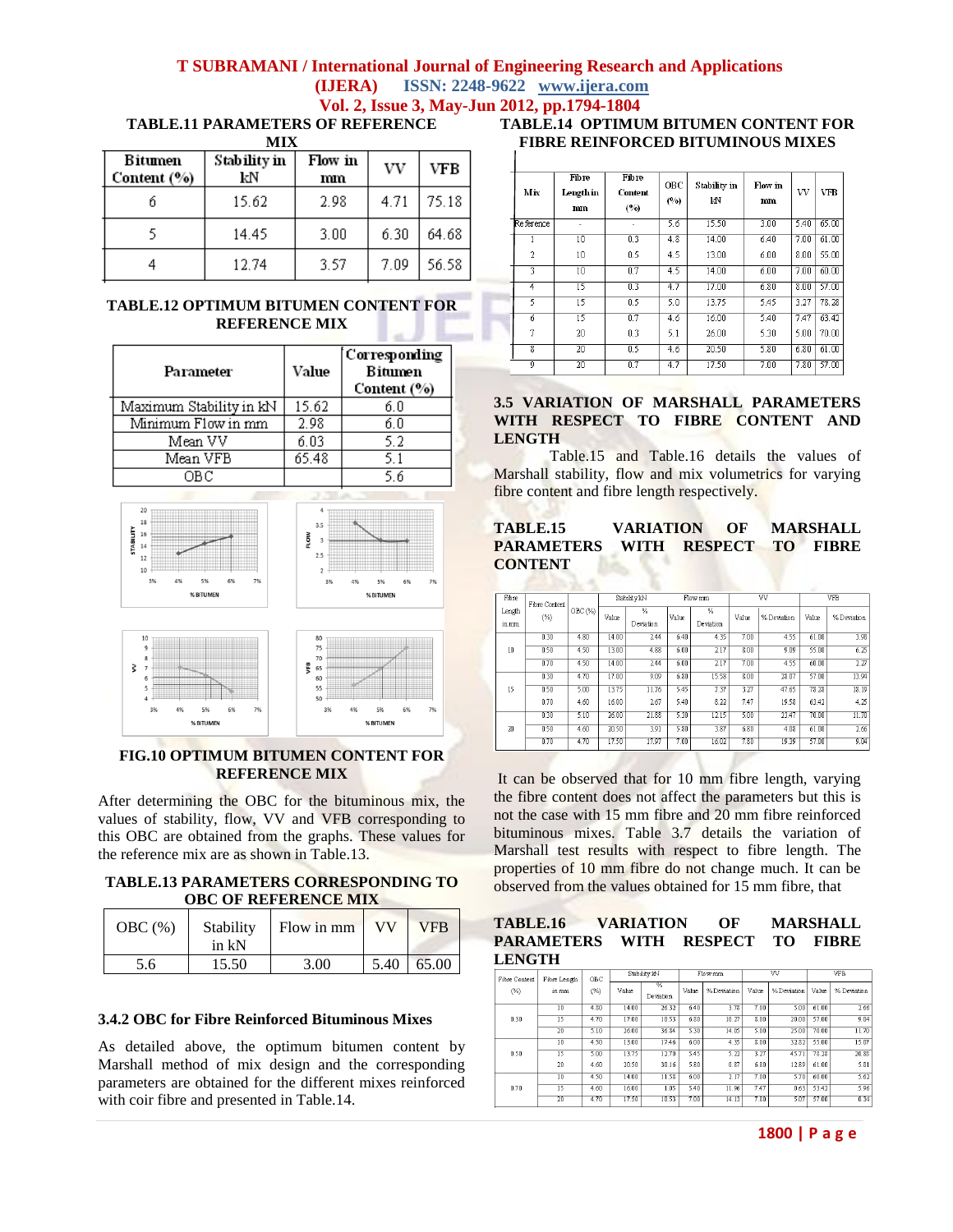increase in fibre length marginally increases the stability while other parameters remain unchanged. Further increase in fibre length (20 mm) significantly increases stability of the mix and there is a marginal decrease in air voids.

### **3.6 DETERMINATION OF OPTIMUM FIBRE CONTENT**

The optimum fibre content for a mix having a particular fibre length is determined following the same procedure used for obtaining the optimum binder content. Table.17 gives the various parameters for the bituminous mix with 10 mm coir fibre. The OFC for 10 mm fibre length is computed from the graphs as shown in Fig.11.

#### **TABLE.17 PARAMETERS OF 10 MM COIR REINFORCED BITUMINOUS MIX**

| $\%$<br>Fibre | <b>OBC</b><br>(% ) | Stability<br>in kN | Flow<br>in mm | VV   | <b>VFB</b> |
|---------------|--------------------|--------------------|---------------|------|------------|
| 0.3           | 4.80               | 14.00              | 6.40          | 7.00 | 61.00      |
| 0.5           | 4.50               | 13.00              | 6.00          | 8.00 | 55.00      |
| 0.7           | 4.50               | 14.00              | 6.00          | 7.00 | 60.00      |





### **FIG.11 OPTIMUM FIBRE CONTENT FOR 10 MM FIBRE**

Table.18 gives the fibre content corresponding to the optimum values of stability, flow, VV and VFB.

| <b>TABLE.18 OPTIMUM FIBRE CONTENT FOR 10</b> |  |
|----------------------------------------------|--|
| MM MIX                                       |  |

| Parameter                  | Value | Corresponding %<br><b>Fibre Content</b> |
|----------------------------|-------|-----------------------------------------|
| Maximum<br>Stability in kN | 14.00 | 0.50                                    |
| Minimum Flow<br>in mm      | 6.00  | 0.60                                    |
| Mean VV                    | 7.33  | 0.51                                    |
| <b>Mean VFB</b>            | 58.67 | 0.51                                    |
| OFC                        |       | 0.53                                    |

On determination of the optimum fibre content for the 10 mm fibre reinforced mixes, the values of stability, flow, VV and VFB corresponding to this OFC are obtained from the graphs. These values are given in Table.19.

### **TABLE.19 PARAMETERS CORRESPONDING TO OFC**

| Fibre<br>Length in<br>mm | Оfс | Stability<br>in kN | $ $ Flow<br>1n<br>mm | VV | VFB  | OBC. |
|--------------------------|-----|--------------------|----------------------|----|------|------|
| ۱n                       | -30 | 3 ՈՈ               | 6.00                 | 95 | 55.2 |      |

In a similar manner the optimum fibre content for 15 mm fibre and 20 mm fibre reinforced mixes are also obtained and the findings are tabulated in Table.20.

### **TABLE.20 OPTIMUM FIBRE CONTENT FOR DIFFERENT FIBRE LENGTHS**

| Mix | Fibre<br>Length<br>in mm | OFC  | <b>OBC</b> | Stability<br>in kN | Flow<br>in<br>mm | VV   | VFB   |
|-----|--------------------------|------|------------|--------------------|------------------|------|-------|
|     | 10                       | 0.53 | 4.50       | 13.00              | 6.00             | 7.95 | 55.20 |
| 2   | 15                       | 0.51 | 5.00       | 13.70              | 5.40             | 3.25 | 79.00 |
| 3   | 20                       | 0.38 | 4.90       | 23.50              | 5.40             | 5.80 | 66.00 |

# **3.7 DETERMINATION OF OPTIMUM FIBRE LENGTH**

The optimum fibre length following the investigations on fibre reinforced bituminous mixes is obtained by adopting the Marshall procedure of determination of OBC. Table.21 gives the various parameters for the three different lengths of coir fibre. These values are plotted against the fibre length as shown in Fig.12.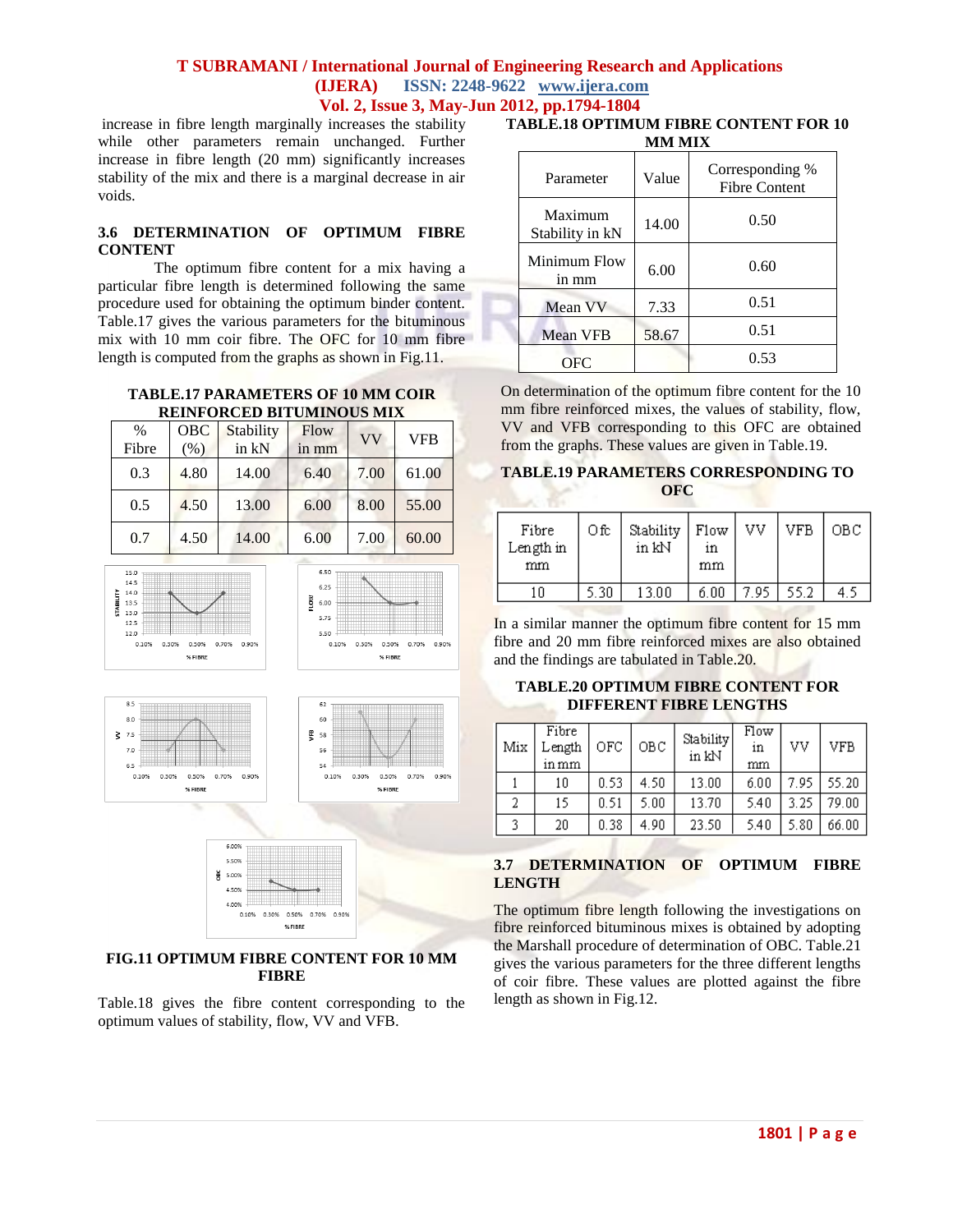**TABLE.21 PARAMETERS FOR VARYING LENGTHS**

| Fibre<br>Length<br>in mm | OFC  | OBC. | Stability<br>in kN | Flow<br>in<br>mm | VV   | VFB   |
|--------------------------|------|------|--------------------|------------------|------|-------|
| 10                       | 0.53 | 4.50 | 13.00              | 6.00             | 7.95 | 55.20 |
| 15                       | 0.51 | 5.00 | 13.70              | 5.40             | 3.25 | 79.00 |
| 20                       | 0.38 | 4.90 | 23.50              | 5.40             | 5.80 | 66.00 |

Table.22 gives the value of stability, flow, VV and VFB corresponding to the optimum fibre length thus obtained.

# **TABLE.22 PARAMETERS CORRESPONDING TO OFL**

| OFL<br>mm | OFC. | OB C | Stability<br>in kN | Flow<br>in mm | vv   | VFB.  |
|-----------|------|------|--------------------|---------------|------|-------|
| 17.25     | 0.46 | 5.00 | 17.50              | 5.36          | 4.00 | 76.00 |

### **3.8 PERFORMANCE OF COIR FIBRE REINFORCED MIXES**

On detailed analysis of the Marshall test results, the optimum values of bitumen content, fibre content and fibre length for coir fibre reinforced bituminous mix are obtained as follows.



### **FIG.12 OPTIMUM FIBRE LENGTH FOR COIR FIBRE REINFORCED BITUMINOUS MIXES**

| Optimum Bitumen Content |  |
|-------------------------|--|
| Optimum Fibre Content   |  |
| Optimum Fibre Length    |  |

 $: 0.46%$  $: 17.25$  mm

 $: 5.00\%$ 

bituminous mixes is compared with that of unreinforced reference mix in this section. The performance of the reference mix and the final optimum coir fibre reinforced mix is also compared with the MoRTH specifications for semi dense bituminous concrete grade 1 and checked whether all the parameters are within specified limits. Table. 23 gives the values of various parameters of the bituminous mixes.

| Parameter                           | <b>SDBC</b><br>Requirements<br>(MoRTH) | Reference<br>Mix | Coir Fibre<br>ReinforcedMix | % Increase/<br>Decrease |
|-------------------------------------|----------------------------------------|------------------|-----------------------------|-------------------------|
| Bitumen Content (%)                 | 4.5 Min.                               | 5.6              | 5.0                         | $-10.7$                 |
| Marshall Stability at<br>60°C in kN | 8.2                                    | 15.50            | 17.50                       | $+12.9$                 |
| Flow in mm                          | $2-4$                                  | 3.00             | 5.36                        | $+78.7$                 |
| Volume of Voids                     | $3-5$                                  | 5.40             | 4.00                        | $-25.9$                 |
| Voids Filled with<br>Bitumen        | 65-78                                  | 65.00            | 76.00                       | $+16.9$                 |

## **TABLE. 23 COMPARATIVE PERFORMANCE OF FIBRE REINFORCED BITUMINOUS MIX**

### **3.8.1 Comparative Performance of Coir Fibre Reinforced Bituminous Mix**

On observing the values presented in Table.23, a comparison can be drawn between conventional unreinforced bituminous mix and coir reinforced bituminous mix.The optimum bitumen content for semi dense bituminous concrete should be more than 4.5% and this is true for both the reference mix and the coir fibre reinforced mix. But the OBC content decreases by 10.7% when coir fibre is added to the SDBC mix. This indicates that fibre reinforcement in bituminous mixes will lead to an economic mix with lower binder content.

There is a significant increase in the Marshall stability value on addition of coir fibre. This increase in stability by nearly 13% will help achieve stronger pavement sections. Such an increase may be attributed to the improved load transfer mechanism on addition of coir fibre to the bituminous mix.

The flow value is nearly doubled in magnitude on addition of coir fibre reinforcement to the bituminous mix. From Table.17, it can be inferred that the flow value decreases with increasing fibre length. This decrease in flow value due to increase in the length of the fibre reinforcement is due to the fact that increase in length of fibre provides improved interlock of fibres and hence minimises the vertical deformation on application of compressive load. But practically, on increasing the fibre length, it becomes difficult to obtain a homogeneous bituminous mix since balling of fibre occurs. Also from the literature studies it is observed that beyond a critical fibre length the stability remains constant and hence increase in fibre length beyond a certain value is not preferable.

The parameters like stability, flow, VV and VFB corresponding to the above optimum values are also obtained. This performance of coir fibre reinforced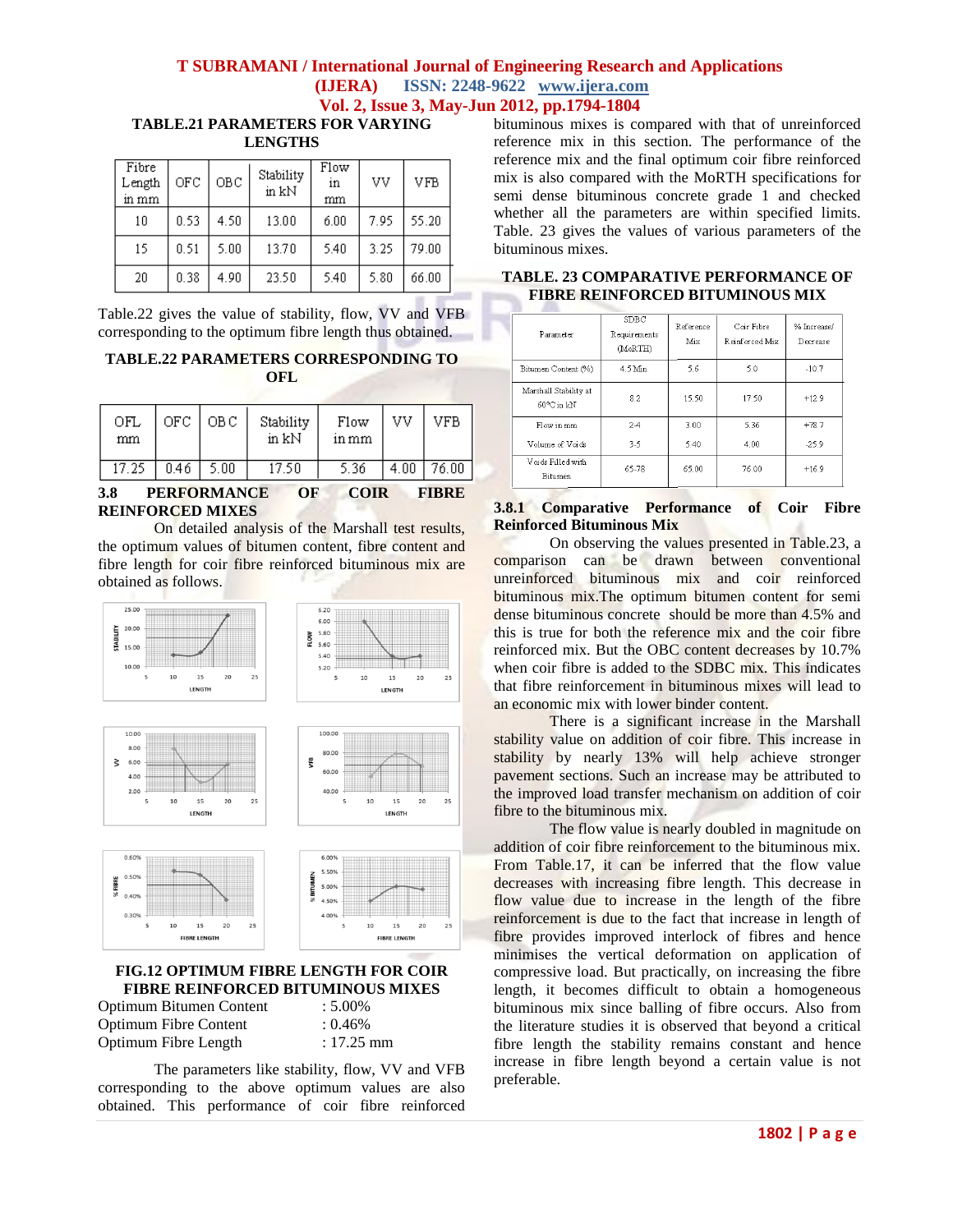The volume of voids 4% observed in coir fibre reinforced bituminous mix lies within the specified limits of 2-4% prescribed for SDBC. This value is a 26% decrease when compared to the percentage voids 5.4% obtained for the reference mix. This decrease in the percentage voids in the mix shows that the mix is well reinforced by the coir fibre and more homogeneous than the reference mix. Also the percentage voids filled with binder increases by 17% on addition of coir fibre thus improving the performance of the bituminous mix.

### **TABLE.24 COMPARATIVE PERFORMANCE OF DIFFERENT FIBRES**

| Fibre Type        |                   | OBC% | OFC % | <b>OFL</b> |
|-------------------|-------------------|------|-------|------------|
|                   |                   |      |       | mm         |
| <b>Coir Fibre</b> | Natural           | 5.00 | 0.46  | 17.25      |
| Cellulose         | Natural           | 6.95 | 0.35  | 5.00       |
| Glass Fibre       | <b>Artificial</b> | 5.80 | 0.25  | 15.00      |
| Jute Fibre        | Natural           | 6.10 | 0.10  | 6.00       |
| Polyester         | Artificial        | 4.62 | 0.25  | 8.00       |
| Polypropylene     | Artificial        | 5.50 | 0.30  | 10.00      |

Table.24 gives the comparative performance of different fibres as obtained from the literature studies. It can be observed that among the natural fibres, coir fibre requires the least amount of binder and hence it can be said to be the one giving the most economical mix. The percentage fibre content is seen to decrease with decreasing fibre length and hence we get a comparatively higher fibre content of 0.46% for the coir fibre with 17.6 mm length.

### **4 CONCLUSION**

#### **4.1 GENERAL**

In this chapter, the salient features of this project work on coir reinforced bituminous mixes are examined and conclusions are drawn after a detailed analysis of the results obtained. The scope for future investigations in the same area of study is also discussed.

### **4.2 SUMMARY OF EXPERIMENTAL RESULTS**

A total of ninety samples of semi dense bituminous concrete including the reference mix were tested. The mix variables were as follows.

| Fibre type             | Coir fibre                                          |
|------------------------|-----------------------------------------------------|
| Fibre content          | $0.3\%$ ; $0.5\%$ ; $0.7\%$                         |
| (By weight of the mix) |                                                     |
| Fibre length           | $10mm$ ; $15mm$ ; $20mm$                            |
|                        | Bituminous mix Semi Dense Bituminous Concrete Grade |
|                        |                                                     |

Bitumen content 4%; 5%; 6%

Adopting the Marshall method of mix design the mix volumetrics were computed along with tests for Marshall stability and flow. The optimum bitumen content and its corresponding parameters were determined for the reference mix. The optimum bitumen content, optimum fibre content and the optimum fibre length were computed

for the coir fibre reinforced bituminous mix and the following result was obtained.

| Optimum Bitumen Content                       | $: 5.00\%$   |
|-----------------------------------------------|--------------|
| <b>Optimum Fibre Content</b>                  | $: 0.46\%$   |
| Optimum Fibre Length                          | $: 17.25$ mm |
| The values of stability flow density and void |              |

The values of stability, flow, density and void parameters corresponding to the above optimum conditions were determined and compared with the values obtained for the reference mix (Table.23) to understand the comparative performance of coir fibre reinforced bituminous mix.

# **4.3 CONCLUSIONS**

Addition of coir fibre to semi dense bituminous concrete mix contributes significantly in improving the performance of the mix. Stability value increases by 1.3 times when compared to the reference mix making the mix more stable for the traffic load. However, flow value showed an increment of about 1.8 times on comparison with the reference mix.

The strength and void parameters of the coir fibre reinforced bituminous mix also satisfy the requirements of Specifications for Road and Bridge Works (up-gradation of third revision), MoRTH.

No significant variation in the optimum bitumen content was observed even with addition of coir fibre. The OBC for coir fibre reinforced bituminous mix reduced by 8.9% when compared to the reference mix. With this, it can be concluded that additional bitumen is not required to prepare fibre reinforced SDBC mix.

From the test results obtained, the optimum fibre content computed was 0.46% by weight of the total mix. The Marshall parameters corresponding to this fibre content satisfies the requirements of MoRTH. The optimum fibre length determined from the results was 17.25 mm whose results also satisfy MoRTH specifications for SDBC. The values of OFC and OFL obtained are in agreement with already published literature on coir fibre (OFC – 0.5-0.7%; OFL – 10-20 mm) reinforced bituminous mixes.

# **4.4 SCOPE FOR FUTURE WORK**

A systematic study is required to understand the elastic behaviour of coir fibre reinforced semi dense bituminous concrete as the coir is likely to impart more expandability to the bituminous mix.

Experimental investigations on the rutting behaviour of coir fibre reinforced bituminous mixes will help understand the performance of the mix under loading.

• Case study on the abrasive resistance of coir fibre reinforced semi dense bituminous concrete may also be attempted.

### **5. REFERENCES**

**[1].** Abtahi, et al (2009) Fibre Reinforced Asphalt Concrete – A Review. *Construction Building Materials* and Building Materials, Iran.